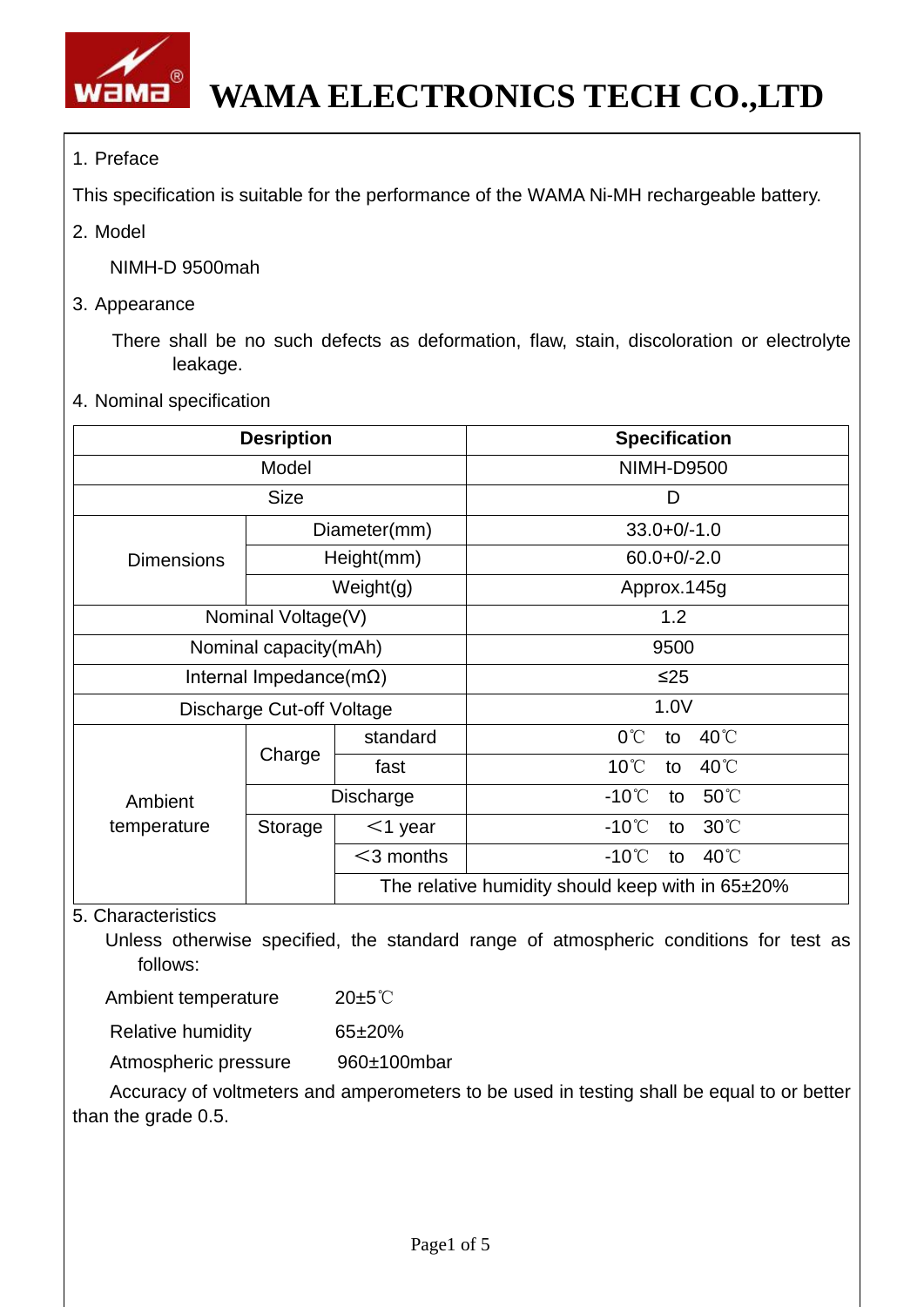

# **WAMA ELECTRONICS TECH CO.,LTD**

| Test item                     |                   | Condition                                                                                                                                     |                |                           | Specification                  |
|-------------------------------|-------------------|-----------------------------------------------------------------------------------------------------------------------------------------------|----------------|---------------------------|--------------------------------|
| 1. Charge<br>Standard<br>Fast |                   | Charge at 0.1C for 16 hours                                                                                                                   |                |                           |                                |
|                               |                   | Charge at 0.5C to $-\Delta$ V=0-5mV                                                                                                           |                |                           |                                |
| 2. Discharge cut-off voltage  |                   | At 0.2C                                                                                                                                       |                |                           | 1.0V                           |
| Minimum<br>3. Capacity        |                   | Standard charge/discharge                                                                                                                     |                |                           | 8500                           |
| (mAh)                         | <b>Typical</b>    |                                                                                                                                               |                | Standard charge/discharge | 9000                           |
| 4. Internal resistance        |                   | After fully charge, rest 1<br>hour,<br>measured at 1000Hz                                                                                     |                |                           | ≤25mΩ                          |
| 5. Self-Discharge             |                   | The charged battery is stored for<br>28 days at $20^{\circ}C \pm 5^{\circ}C$ . And the<br>discharge time is measured at<br>standard discharge |                |                           | $\geq$ 180minutes              |
| 6. High temperature test      |                   | Store at $40^{\circ}$ C, $50^{\circ}$ C, $60^{\circ}$ C<br>for $2$<br>hours then charge/discharge                                             |                |                           | No leakage                     |
| 7. Low temperature test       |                   | Store at $0^{\circ}$ for 2 hours then<br>charge/discharge                                                                                     |                |                           | No leakage                     |
| 8. Short circuit test         |                   | Short circuit after fully charge                                                                                                              |                |                           | No explode                     |
| 9. Drop test                  |                   | Free fall on the concerte from 1<br>meters after fully charged                                                                                |                |                           | No leakage<br>No short-circuit |
| 10. Cycle life                | Charge            |                                                                                                                                               | Rest           | <b>Discharge</b>          | Capacity retention             |
| 1                             | 0.1C for 16h      |                                                                                                                                               | 0              | 0.25C for 2h20min         | $≥60\%$ after<br>500cycles     |
| $2 - 48$                      | 0.25C for 3h10min |                                                                                                                                               | $\overline{0}$ | 0.25C for 2h20min         |                                |
| 49                            | 0.25C for 3h10min |                                                                                                                                               | $\mathbf 0$    | 0.2C to 1.0V              |                                |
| 50                            | 0.1C for 16h      |                                                                                                                                               | $1 - 4h$       | 0.2C to 1.0V              |                                |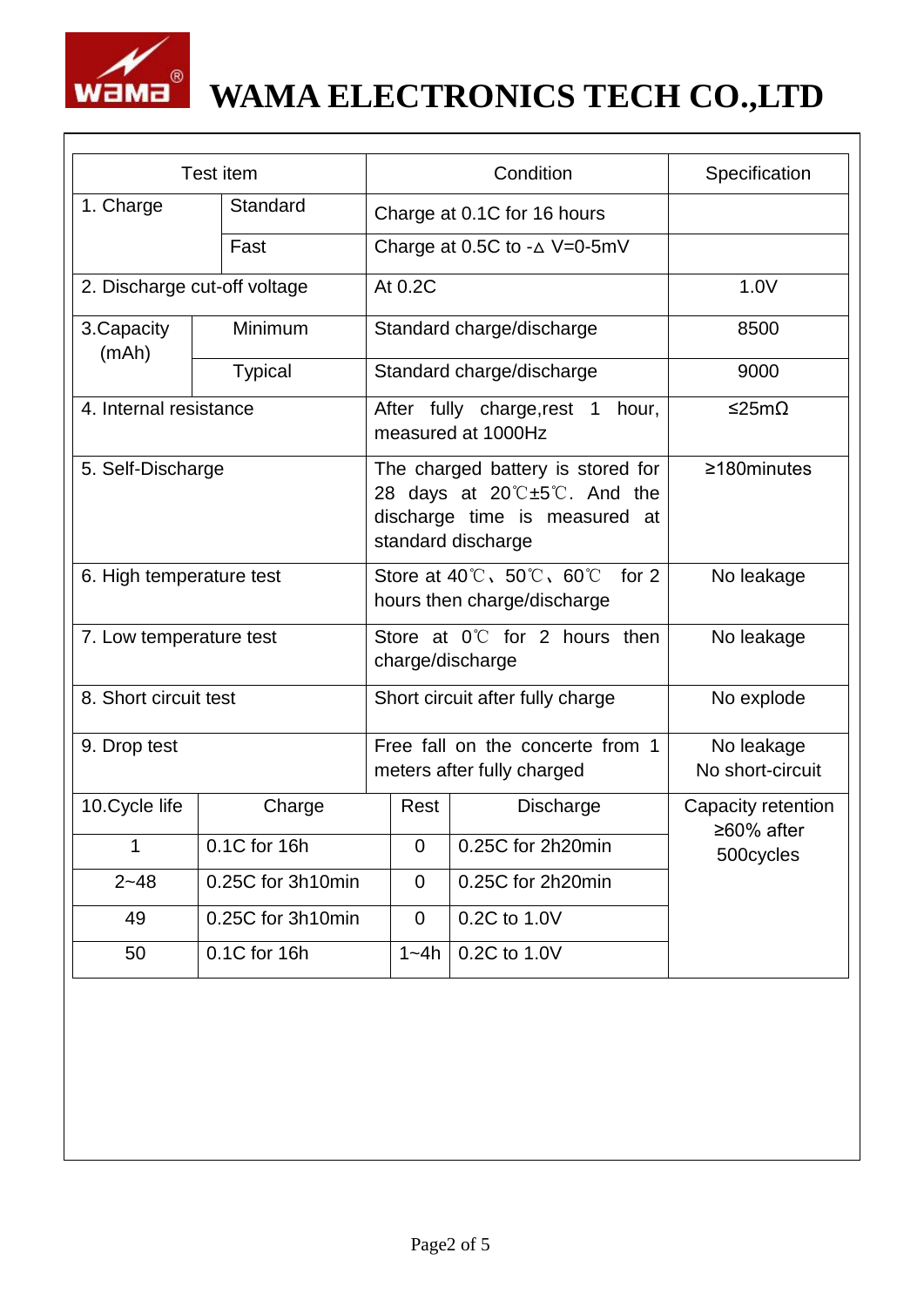

## WAMA ELECTRONICS TECH CO.,LTD

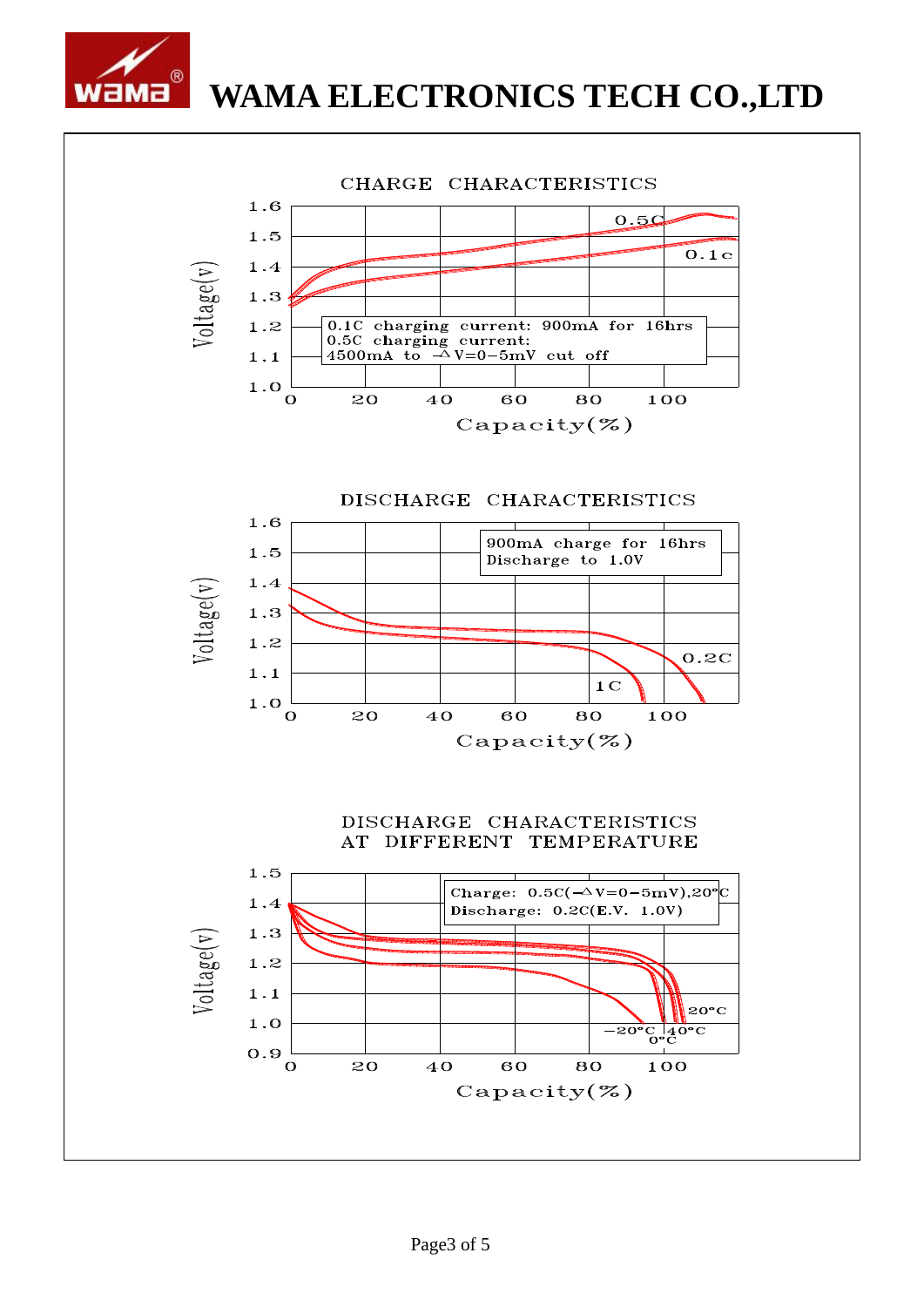

# **WAMA ELECTRONICS TECH CO.,LTD**

## 7. Drawing:





| <b>Items</b> | <b>Description</b> | <b>Dimension</b>   |  |  |
|--------------|--------------------|--------------------|--|--|
|              | <b>Diameter</b>    | $33.0 + 0/-1.0$ mm |  |  |
|              | Height             | $60.0 + 0/-2.0$ mm |  |  |